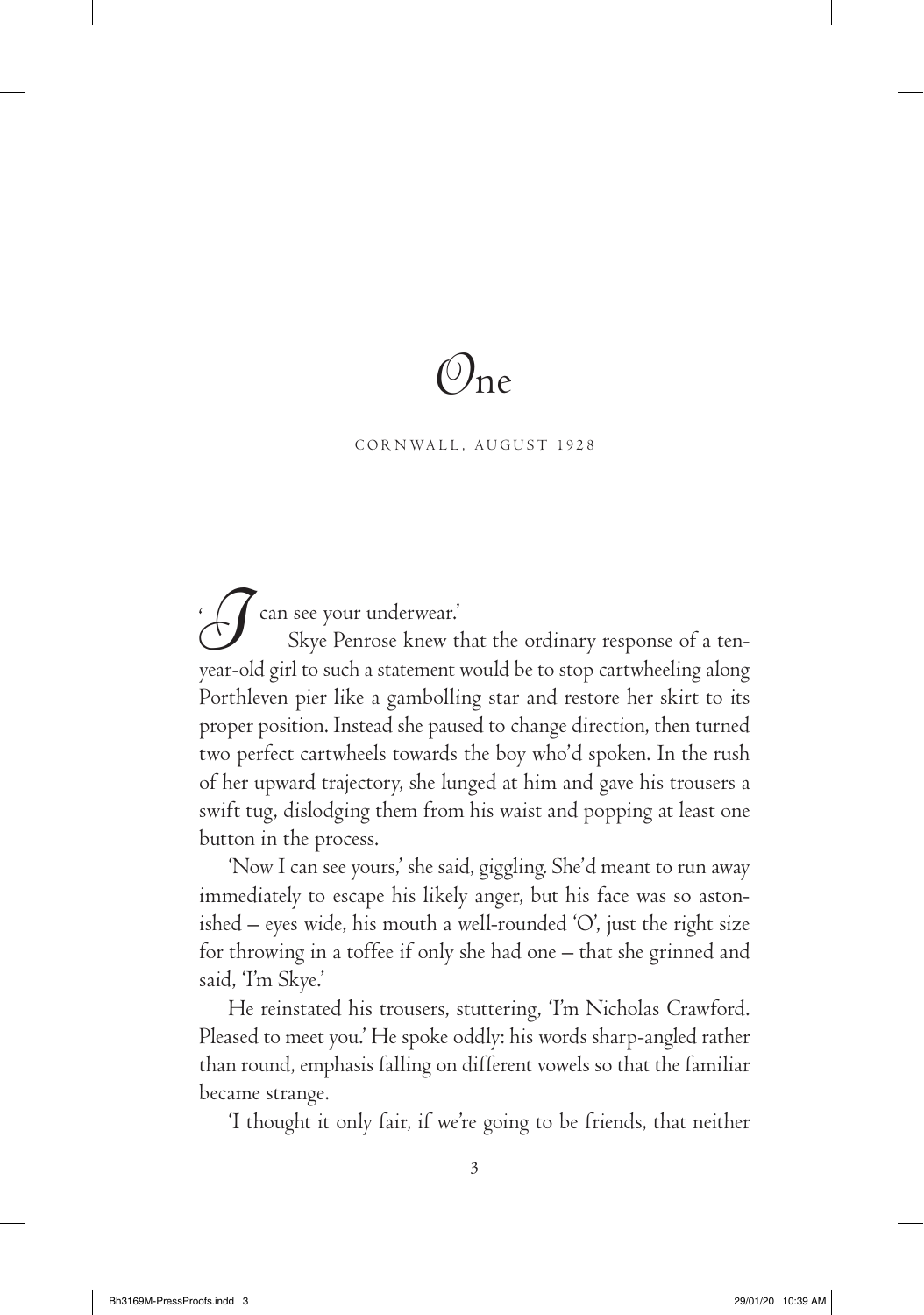of us should know more about the other,' Skye said. 'So I had to see your underwear too.'

Nicholas Crawford nodded as if that made perfect sense. He was taller than Skye, with near-black hair and striking blue-grey eyes, like the sea on an uncertain day. His clothes were clean and pressed, not grubby with play like Skye's.

'Friends,' he repeated.

'As long as you can keep my secrets.'

Curiosity shimmered aquamarine in his eyes. 'What sort of secrets are they?'

'The best ones. Come on, I'll show you.'

She grabbed his hand and took off. He didn't hesitate, didn't protest that he ought to tell his mother where he was going, didn't say he couldn't be friends with someone who'd robbed his trousers of a button or two. He ran with her, keeping pace, even though, given his accent and demeanour, he must be from somewhere far from Cornwall – a place where, most likely, one didn't often run free. Together, they turned right in front of the town hall and raced along the sand until an apparently impenetrable rock wall blocked the way.

'Through here,' Skye said, showing him a gap just big enough to crawl through.

On the other side of the wall, his mouth opened again, and she knew he was wonderstruck, just as she'd hoped he would be.

'You're the first person I've brought here,' she said.

'Why me?'

She considered how to say it: *I've never met anyone so wide-eyed*. It wouldn't sound right. 'I thought you'd like it,' she said.

They both turned full circle to take in the white-laced sea hurling itself against the cliff face to the left of them, the curve of the bay where the waves simmered in the dropped wind, the cave behind them, which was craggy and dark and promised feats of great derring-do.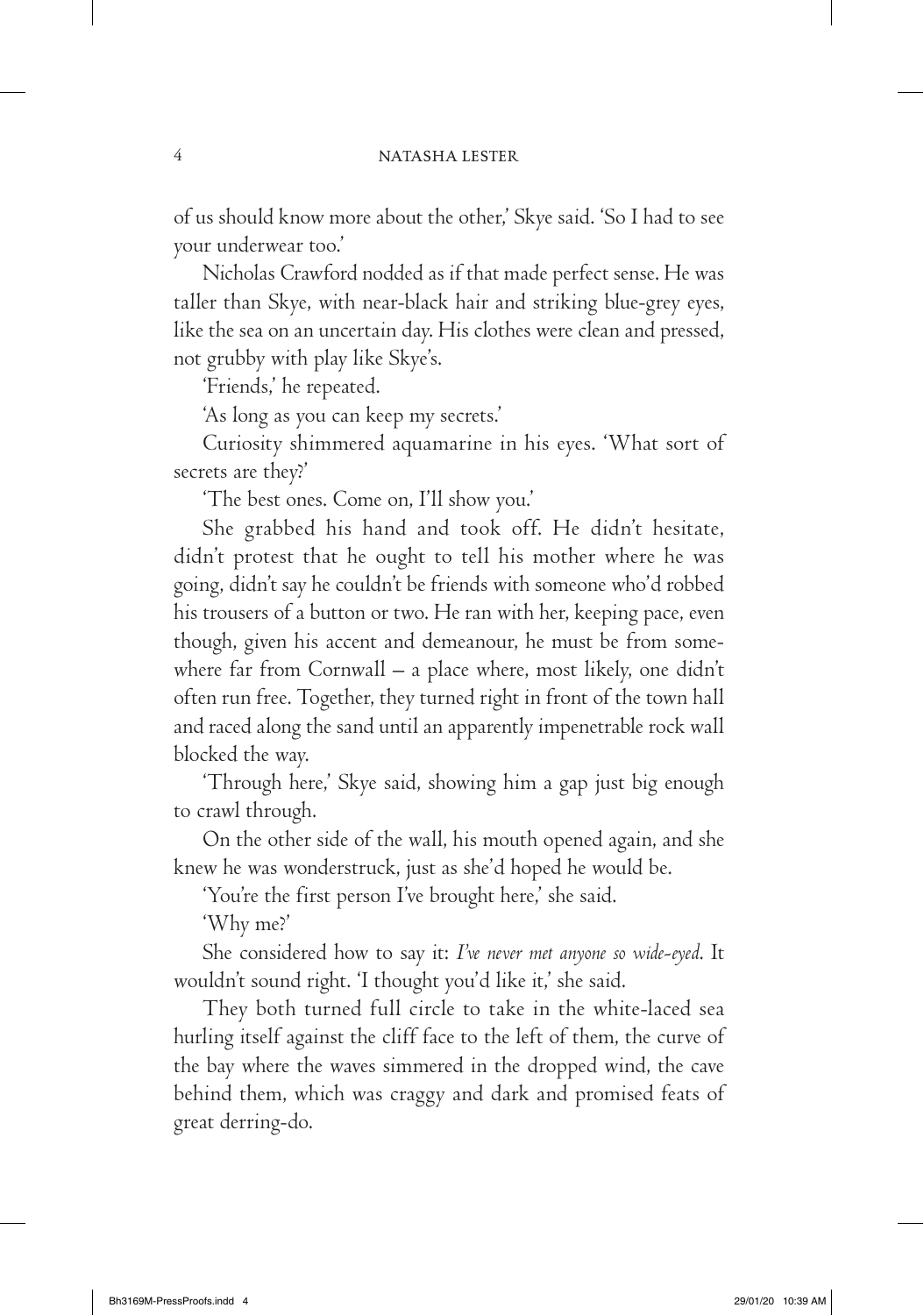The Paris Secret 5

'It's all mine,' Skye said proudly. 'See that house up there.' She pointed to the clifftop, where a weather-thrashed cottage sank its toes into the ground, holding on, just. 'That's where I live with my mother. And my sister. The only way you can get to this cove is through the gap in the rock wall or the path that leads down from the house. So it's mine. And now yours too.'

Nicholas furrowed his brow. His hand moved to his pocket and he pulled out a watch. 'If you're going to share your cove with me, then I'll share this with you.' He handed it to her. 'It was my father's. And his father's too.'

Skye ran a finger over the engraved gold of the case before opening the cover. Inside, she found dignified Roman numerals and a strangely misshapen half-moon.

'Where's your father?' she asked.

'Up there.' Nicholas pointed to the sky.

'You don't need to share this.' She passed the pocket watch back to him, understanding it was the most important thing he possessed.

'I want to. You can have it one day every week.'

His tone was firm. This well-dressed boy who didn't seem to have ever set foot on a Cornish beach had strength of will. And he could run. And he liked her cove.

'That means you'll have to come back tomorrow to get it,' she said. He nodded.

'Do you want to see inside the cave?'

He nodded again.

Skye stood on the clifftop, Nicholas's pocket watch tucked safely inside a handkerchief, and watched her new friend squeeze through the gap in the rocks and trudge along the sand below. Just before he turned towards town, he looked back and waved. Skye performed a rapid series of cartwheels that she thought might make him smile. Then she went in to dinner.

 $\rightarrow$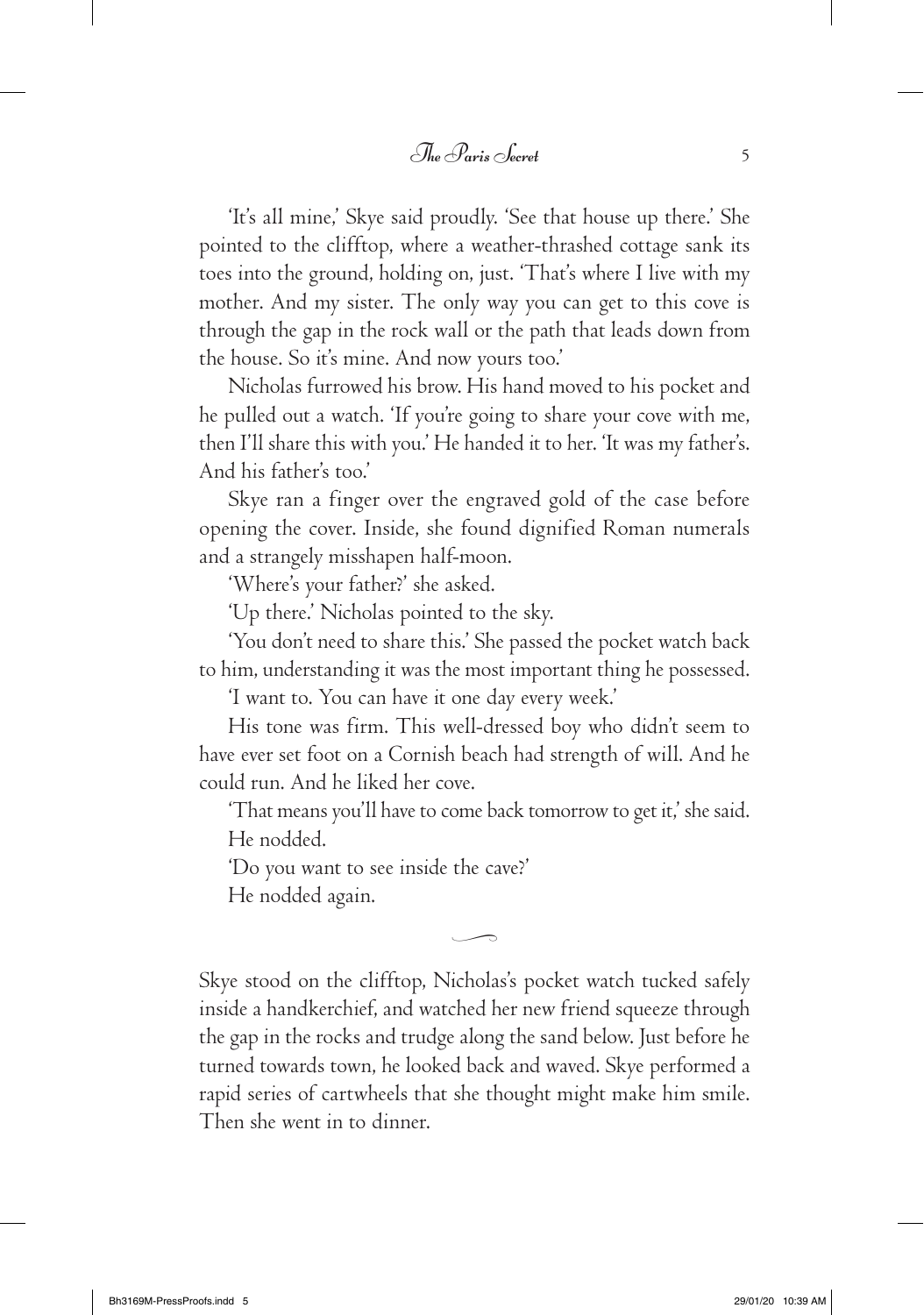Her sister, Liberty, who was younger than Skye by one year, pounced on her the moment she entered the cottage.

'Where were you?' Liberty whined.

'At the beach,' Skye said.

Liberty screwed up her face. 'You're always at the beach.'

'Then you could easily have found me.'

'I'm hungry.'

Before she could remind her sister that the kitchen, not Skye, was the source of food, she saw, over Liberty's shoulder, the Snakes and Ladders board set out on the table. Gold and green snakes wriggled towards illustrations of naughty children and Skye realised, her stomach twisting like the snakes, that she should be the subject of one of those drawings. She'd promised Liberty a game of Snakes and Ladders that afternoon. But she'd forgotten about it in the thrill of finding someone who loved the cove as much as she did – unlike her sister.

Liberty followed Skye's eyes to the game. She flounced over and thrust it off the table. The dice clattered to the floor, momentarily obscuring the gentle hum of voices from the room next door where their mother was busy with one of her clients.

'I'll make you a cup of tea,' Skye said. 'And then we can play.'

Liberty didn't reply and Skye thought she might march upstairs and sulk in her room as she was wont to do. But then she nodded and peace was momentarily restored. They sipped their tea as they played and Skye said nothing when Liberty, in order to ascend a ladder, miscounted the number of squares she was supposed to move. She said nothing either when Liberty protested that Skye had miscounted and needed to slide down a snake. Liberty won.

 The following morning, Skye was up at dawn and in her swimsuit, waiting impatiently for Nicholas, his pocket watch held tight and safe in her hand. She sat in the window seat in the parlour, staring

 $\overline{\phantom{1}}$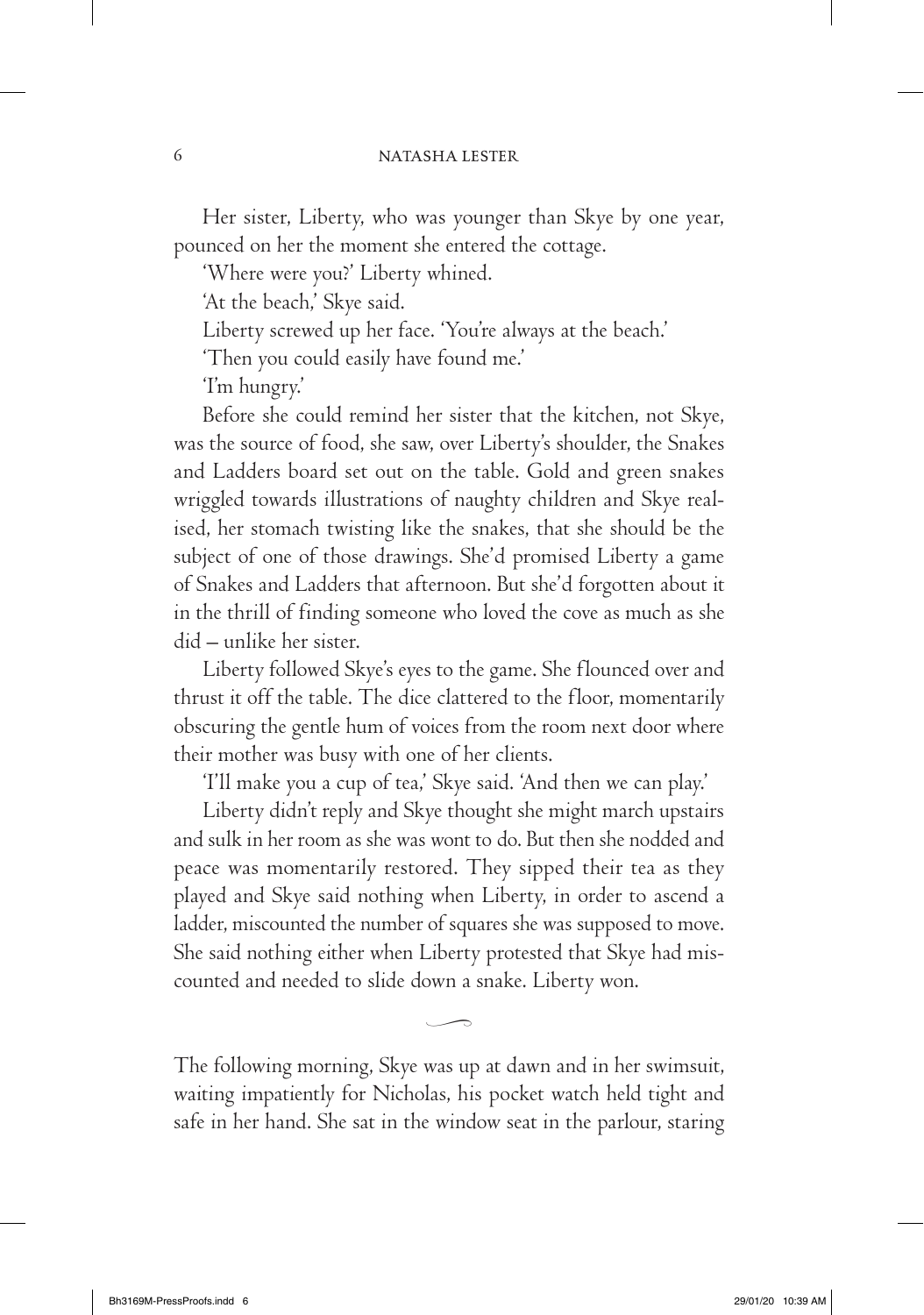at her beloved ocean, willing him to ignore propriety and come now, although it was too early even for breakfast. When Liberty appeared downstairs an hour later, she scowled at Skye's swimsuit and let fly with a spiteful foot, which Skye – who'd had plenty of practice – dodged. Then there was a knock at the door and Skye beamed. He too must prefer her cove to breakfast.

'See who it is, darling,' her mother called from the kitchen where she was standing at the chipped blue Royal Windsor stove, stirring a pot of porridge. 'I'm not expecting anyone until ten.'

Skye was already sprinting down the hallway and throwing open the door. Nicholas stood there, alongside a woman with a possessive hand clamped on his shoulder. Skye's smile faltered.

'Is this the girl?' the woman asked.

'This is Skye,' Nicholas replied.

'I would like to see your mother,' the woman told Skye.

'Come in,' Skye said politely. As she held the door wide, the cottage's coloured glass oil lamps – they were too far out of town for electricity – flickered with the ill wind the woman had brought with her.

In the kitchen, which smelled as always of woodsmoke, French cigarettes and coffee, Vanessa Penrose turned to greet the visitors. She was resplendent in her long and gloriously ruffled black silk embroidered nightgown, which had draped sleeves and a low neckline. The woman beside Nicholas stared as if Skye's mother were cartwheeling through the house with her knickers showing.

'Have you come for breakfast?' Vanessa said, which made the woman wrench her eyes away from the nightgown. 'You must be Nicholas,' Vanessa continued. 'Skye told me all about you. I'm Vanessa, or Mrs Penrose, whichever you prefer. Do you like porridge?'

Nicholas smiled at last. 'I do.'

'He does not,' said the woman.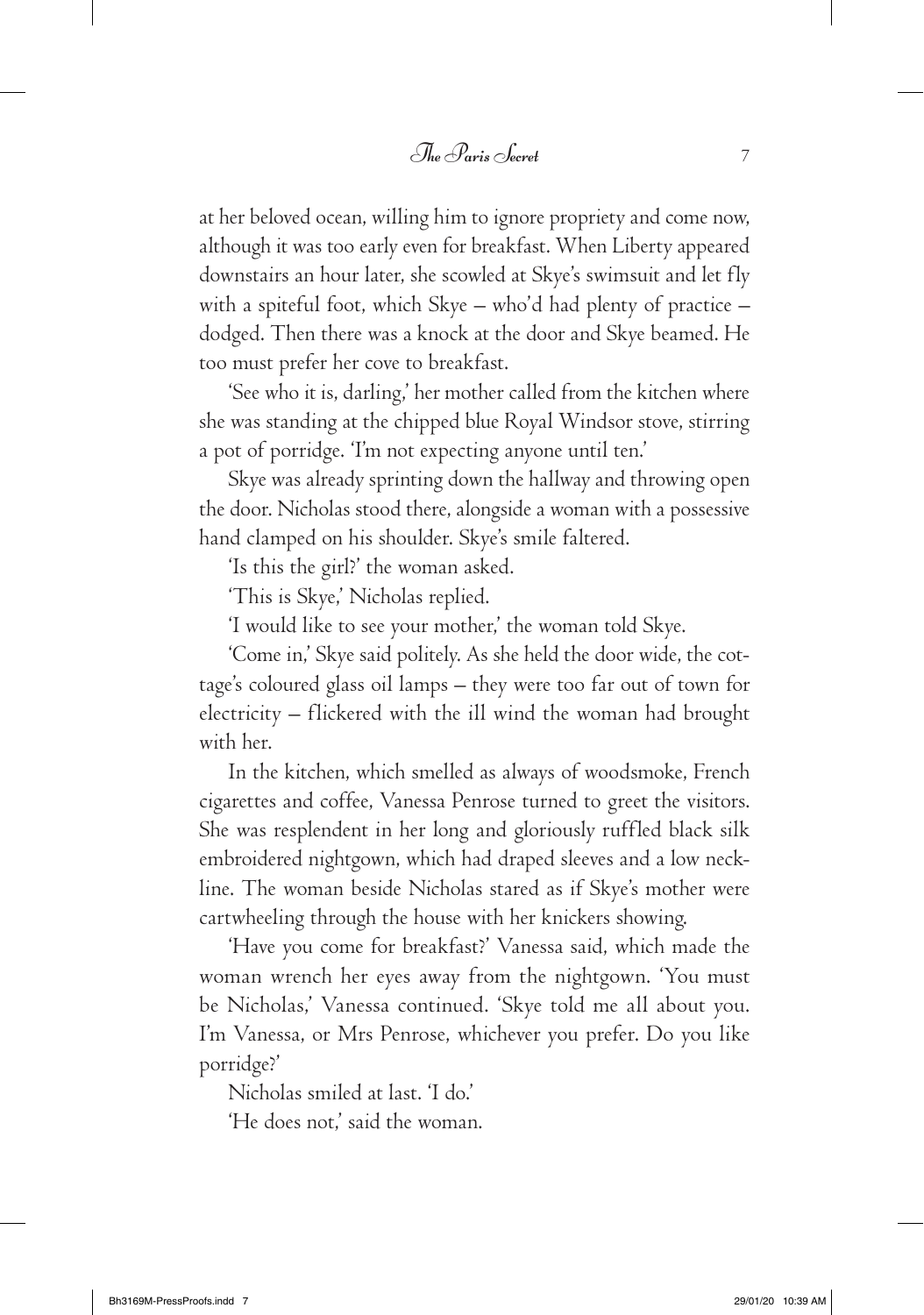'I do and I'm hungry,' Nicholas said with the same quiet determination Skye had heard in his voice when he'd said at the door, *This is Skye*.

'Skye has hollow legs,' Vanessa said to Nicholas, 'which means she's unable to stand up until she's eaten. You'll simply have to join us.'

Skye giggled and Nicholas sat down.

'I am Finella Crawford and your daughter owes my nephew an apology.' Nicholas's aunt had a voice like a fish hook: sharp and designed to hurt. It was accented like Nicholas's, but from her mouth it sounded abrasive rather than interesting.

 'She ruined a perfectly good pair of trousers and stole a very valuable item,' his aunt continued.

Skye reached under the table and pressed Nicholas's pocket watch into his hand, hoping it would help.

'Thanks,' he whispered.

Vanessa took an orange from the bowl, cut it in half and juiced it. She poured the juice into a glass and passed it to Nicholas. 'Skye told me about the trousers. I can mend the buttons. But Skye doesn't steal.'

'You're wrong. She stole my nephew's pocket watch, left to him by his dear father, my brother.' Nicholas's aunt dabbed her eyes with a handkerchief but Skye rather thought she was enjoying her performance.

'I have the watch,' Nicholas said, holding it up.

'Mystery solved.' Vanessa made quick work of three more oranges before sitting down.

'I'm sorry for making a button fall off your trousers,' Skye said to Nicholas, using her best manners.

'Buttons and Skye go together like the sea air and smooth hair,' her mother said, glancing at Finella's wind-ruffled coiffure.

Nicholas's aunt changed direction. 'I was told that you divine the future.'

'I do,' Vanessa replied.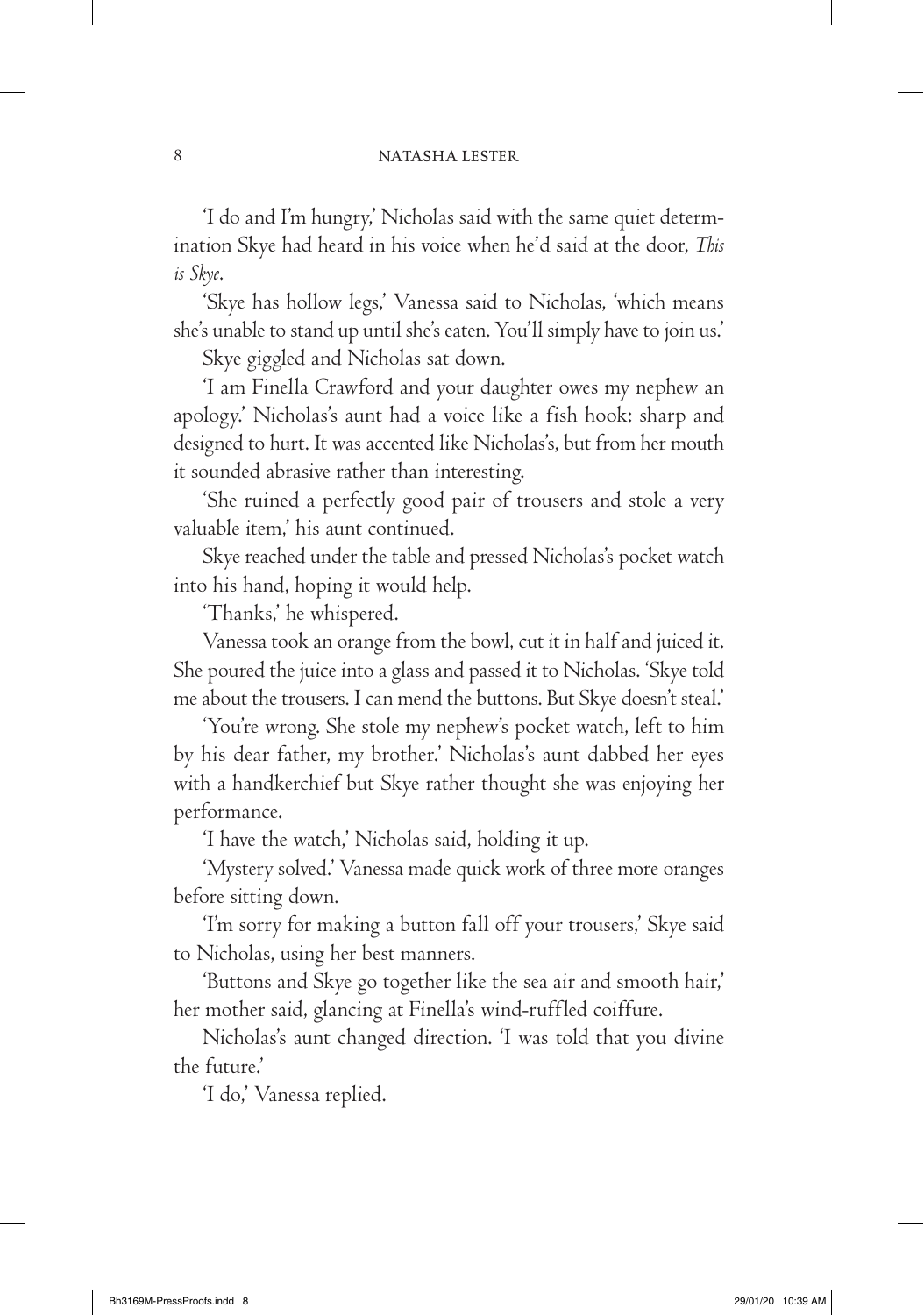The Paris Secret 9

'My sister-in-law would like a reading.' The words squeezed from Finella's mouth as if the idea were as repugnant as animal droppings. 'She has suffered a great loss - the death of her husband, Nicholas's father. I've brought her from New York to the country of her birth under the instructions of my doctor; she requires sea air and repose. Given what she's suffered, I'm prepared to allow her to indulge this whim.'

Skye's mother poured honey onto Nicholas's porridge. Liberty's eyes widened at the quantity and she opened her mouth to protest, but Skye shook her head furiously at her sister. That honey offered a solidarity that could not be spoken of, yet. Like Nicholas, Skye and Liberty did not have a father.

'I will take your sister-in-law on for readings provided you let Nicholas continue to play with Skye,' Vanessa said. 'I think they'll be good for one another.'

Nicholas's aunt acquiesced with a nod, then turned to leave, forgetting her nephew, but Skye solved that problem by calling out, 'Nicholas will be home in time for dinner.'

 $\rightarrow$ 

Over the next month, Skye introduced Nicholas, who was a year older than her – eleven, rather than ten – and who came from a faraway city of skyscrapers, to her world. The world of fossicking in rock pools for hermit crabs and hairy crabs and seeing whose would scuttle away the fastest once put down on the sand. The world of scraping mussels and limpets from rocks, working alongside the redbilled oystercatchers. Of searching for cowrie shells, the fairy-sized, peach-coloured slivers that were so easy to miss and therefore all the more precious, to add to Skye's collection.

Initially, Liberty joined them, trailing behind as they skidded down the path to the cove, bargaining with Skye. 'I promise I won't kick you if you stay home and play with me.'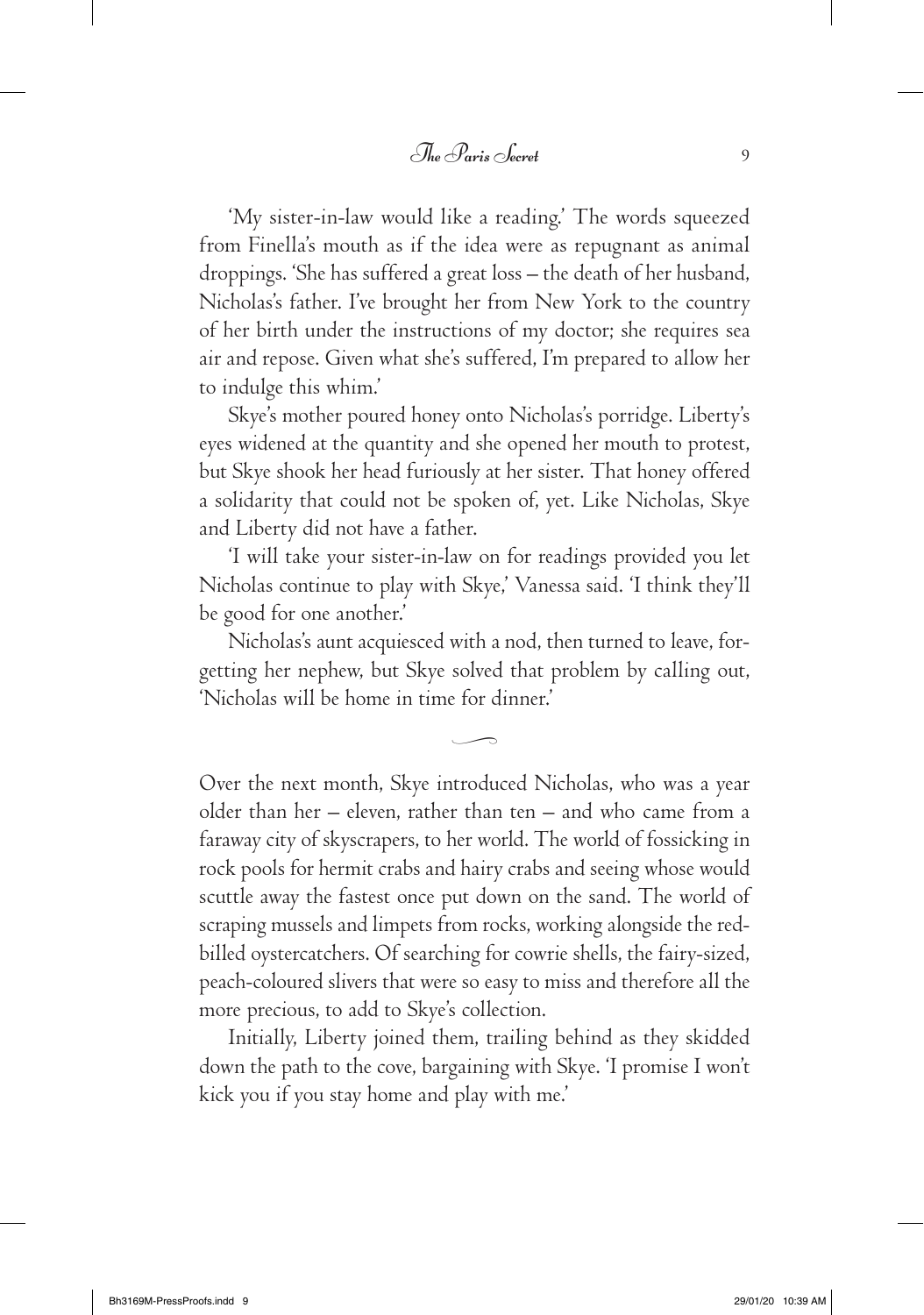'Come and play out here instead,' Skye said, knowing she could usually avoid her sister's feet anyway and that summer wasn't a time to sit inside.

But rock pools and shells weren't to Liberty's taste. She sat on the sand, back turned towards her sister, glaring at Nicholas when he tried to give her the biggest and fastest crab to race. Eventually, Skye forgot that her sister was there and, hours later, realised Liberty had gone back up to the house to talk to her collection of dolls, who all preferred tea parties to limpets.

One morning, Liberty was particularly annoying on the way down to the beach. 'Don't leave me alone,' she whined, over and over.

'If you come with us, you won't be alone,' Skye reasoned.

So Liberty did, but once on the sand, she shoved a crab down the back of Skye's bathing suit. It nipped Skye in fright.

'You're a beast!' Skye shouted at her sister.

Liberty threw a fistful of sand in Skye's face and burst into tears.

Skye watched Liberty run home. The sand scratched her eyes in the same way the words she'd yelled at her sister scraped her conscience. She would play two games of Snakes and Ladders with Liberty that night, she promised herself.

'Let's go in the cave,' she said to Nicholas.

He nodded and followed her in.

They lay on their backs in the darkest, deepest part, where nothing could be seen. They were silent for only a moment before they began to tell stories that couldn't be told out in the light. Nicholas's story was about his father, who had died from 'an excess of emotion', whatever that meant. His mother had then suffered an excess of emotion of a different kind, but hers had sent her first to bed and then back to England – where she had lived before her marriage – rather than up into the sky to join her husband.

'So my aunt looks after me now. My mother doesn't go anywhere, except to see your mother for readings,' Nicholas finished, and Skye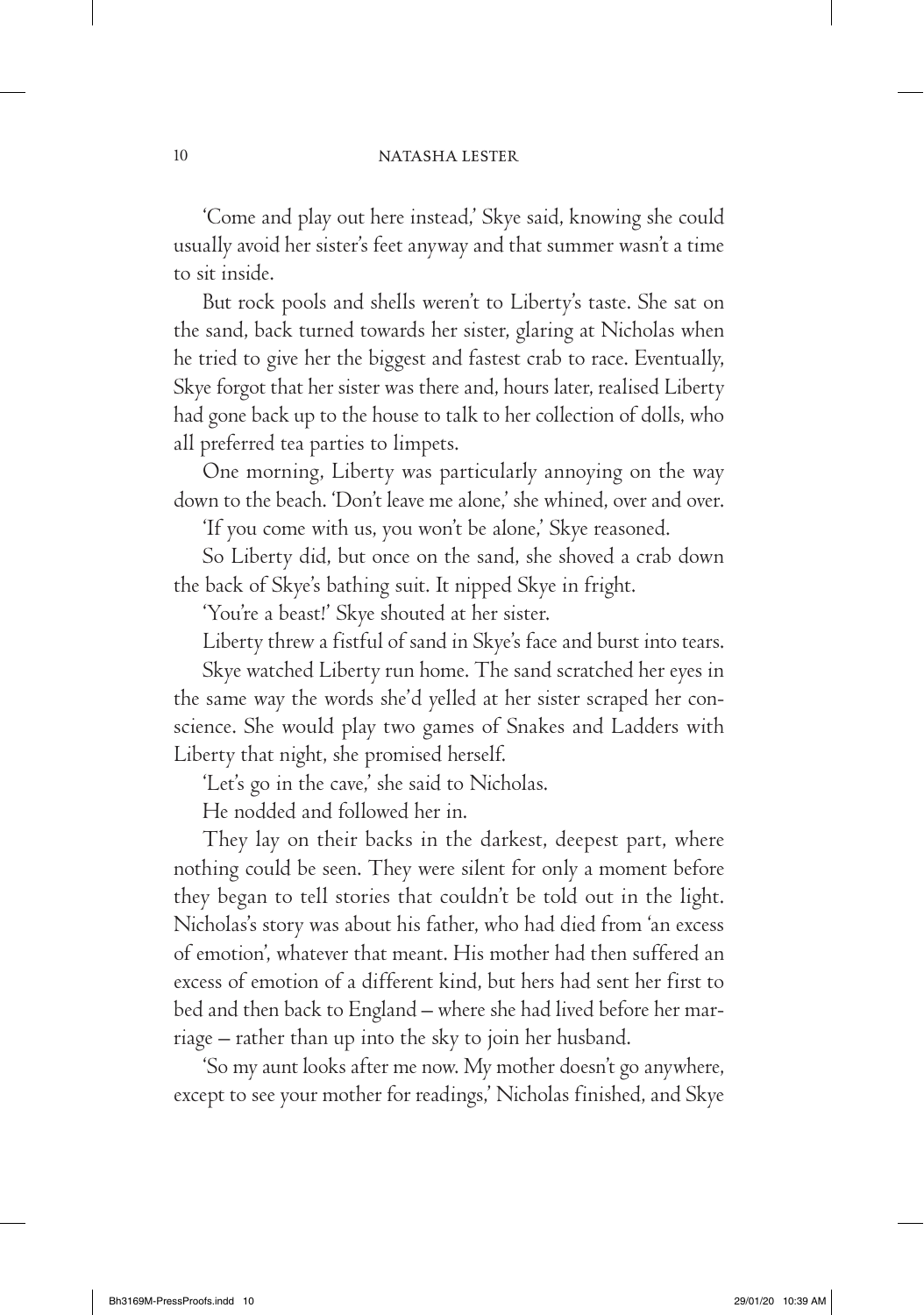heard in his voice that he hated it: the loss of his father, the vanishing of his mother, and being subject to the custody of his aunt.

The Penroses would care for him, she vowed. But first she needed to tell him who the Penroses were.

'None of the children in town will play with me. Or with Liberty,' she said. 'It's because my mother tells fortunes.' A gust of wind screeched into the cave, forcing more of the truth from Skye's mouth. 'And because Liberty and I don't have a father. Not in the way that you don't have a father. We've *never* had one. My mother has never been married. But you're meant to be married if you have a baby.'

All her life Skye had been told by sneering adults and jeering children that it was a sin to lose one's father in the way that hers and Liberty's had become lost. To die was heroic; to be merely absent was ungodly.

Nicholas said, 'I like that your mother tells fortunes. I like your mother. And you're my friend.'

 $\rightarrow$ 

Not long after, Skye was able to show Nicholas the best thing of all. Early one morning, Vanessa drove them to a grassy paddock that served as an airfield and pointed to a de Havilland Gipsy Moth.

'It's a beautiful day for flying,' she said.

'Flying,' Nicholas repeated, eyes fixed to the canvas biplane before them.

'You can go first,' Skye told him.

'Don't leave me here by myself,' Liberty sulked but Skye had no intention of sitting in the car with a sister who hated flying. Instead she ran beside the Moth as it bounced and then leapt into the sky. Nicholas, helmeted and scarfed and jacketed to withstand the chill, waved down at her from the front seat of the open cockpit, and her mother sat at the controls behind.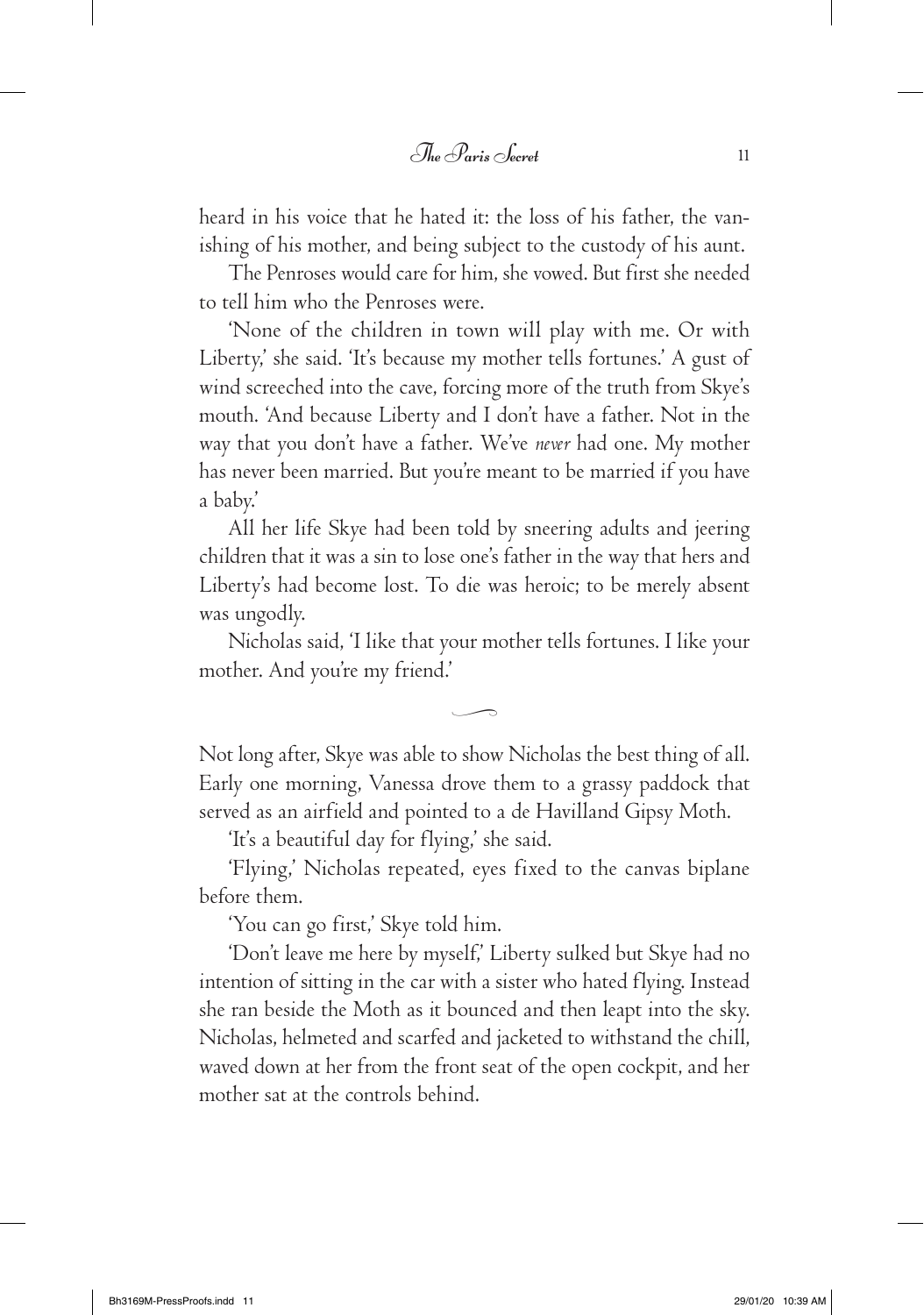Then it was Skye's turn. Once the Moth ascended, Skye took over; her mother had started teaching her to fly six months ago. Vanessa's voice gave directions through the Gosport tube that connected front passenger to back, although Skye hardly needed them any more.

She handled the turn, and then did what she'd seen her mother do hundreds of times before: she flew into the wind, giving the Moth full throttle, then climbed vertically until the plane inclined onto its back and she felt the stomach-roiling thrill of looping the loop.

She heard Vanessa say in a bemused voice, 'Let me know if you get into trouble.' But the Moth anticipated Skye's every move. At the right moment, she eased off the throttle and adjusted the ailerons to keep herself vertical. The plane arced downwards like a gentle dove to complete a perfect circle.

Skye wanted to cartwheel along the wing, looping her own loop, but she'd pushed against her mother's equilibrium enough already. She let Vanessa take the rear controls to land.

As soon as the plane had come to a halt, her mother lifted her out, saying, 'I don't know whether to shout at you or to laugh.'

'I prefer laughing,' Skye said. Then she called to Nicholas, 'Did you see me?'

'That was you?' he said admiringly.

'That was most definitely my daughter,' Vanessa said. 'Trying to show me she's more than ready to handle a take-off and a landing. Perhaps next year we'll have you looping the loop too, Nicholas.'

Nicholas placed both hands on the canvas wing of the plane. 'Do you really think I could do that?' he asked.

'I'll teach you,' said Skye's mother. 'I think you have the right temperament for flying – level-headedness is actually more important than daring, no matter what Skye thinks. I'm sure you could teach her a thing or two.'

'I don't think anybody could teach Skye anything,' Nicholas said,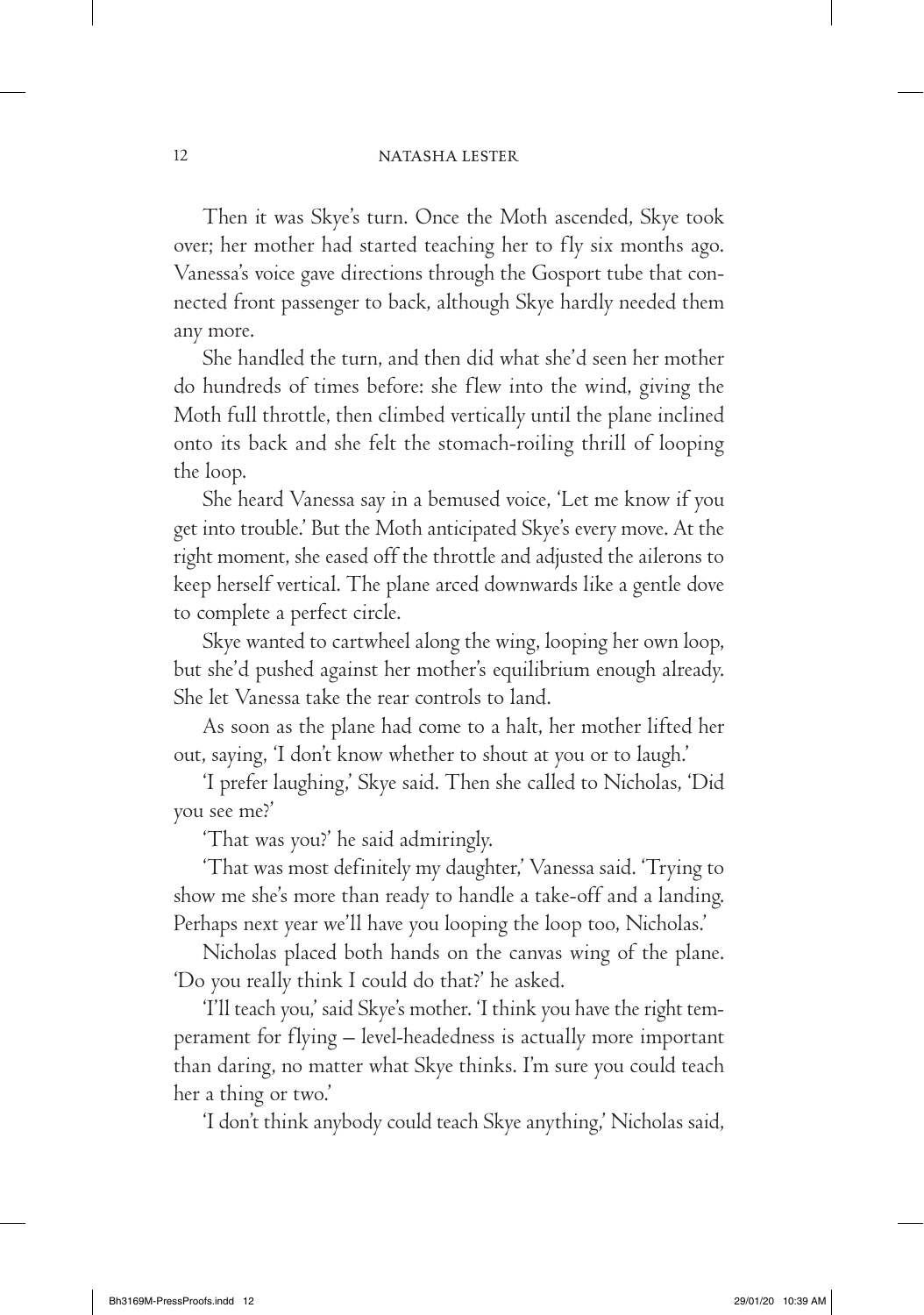whereupon Vanessa laughed, ruffled his hair and said, 'Unfortunately I think you might be right.'

 $\overline{\phantom{1}}$ 

All too soon summer was over and school interfered with their days at the beach and their flying lessons, but even school was tolerable now that Skye had Nicholas as her friend. That fact was confirmed at the end of the very first day when they were walking out of the school gates together and Skye heard a gaggle of children hiss their usual taunts: 'Witch's daughter! She-devil!'

Skye drew her sister closer as the biggest boy, the butcher's son, knowing that Liberty was the weaker mark, picked up a rock and flung it at her. Skye deflected it with her arm, refusing to wince at the sting and the blood. Liberty started to cry.

Skye was unsurprised when Nicholas turned away from them and towards the taunters. She'd expected that once he saw how despised she was, he would make other friends; those whose lives weren't besmirched by illegitimacy and sorcery.

Nicholas stood in front of the butcher's son and said, politely, 'Legend has it that every time you say the word "she-devil" in the presence of one, your teeth will turn grey and then fall out.'

The butcher's son put his hand up to his mouth to cover the gap of a missing tooth on one side and a greying tooth on the other.

After that, it was accepted that Skye and Nicholas were inseparable friends. And because Nicholas was the smartest kid at school, nobody wanted to risk disbelieving what he'd said.

In the afternoons, they would walk together to Skye's house, where Nicholas would do more schoolwork in the kitchen. The first time, Skye had questioned him about it, telling him she never even bothered to look over her spelling words.

'But don't you want to escape?' he'd asked, then shook his head. 'You don't need to. But I need to know I can go anywhere I want to when I'm old enough.'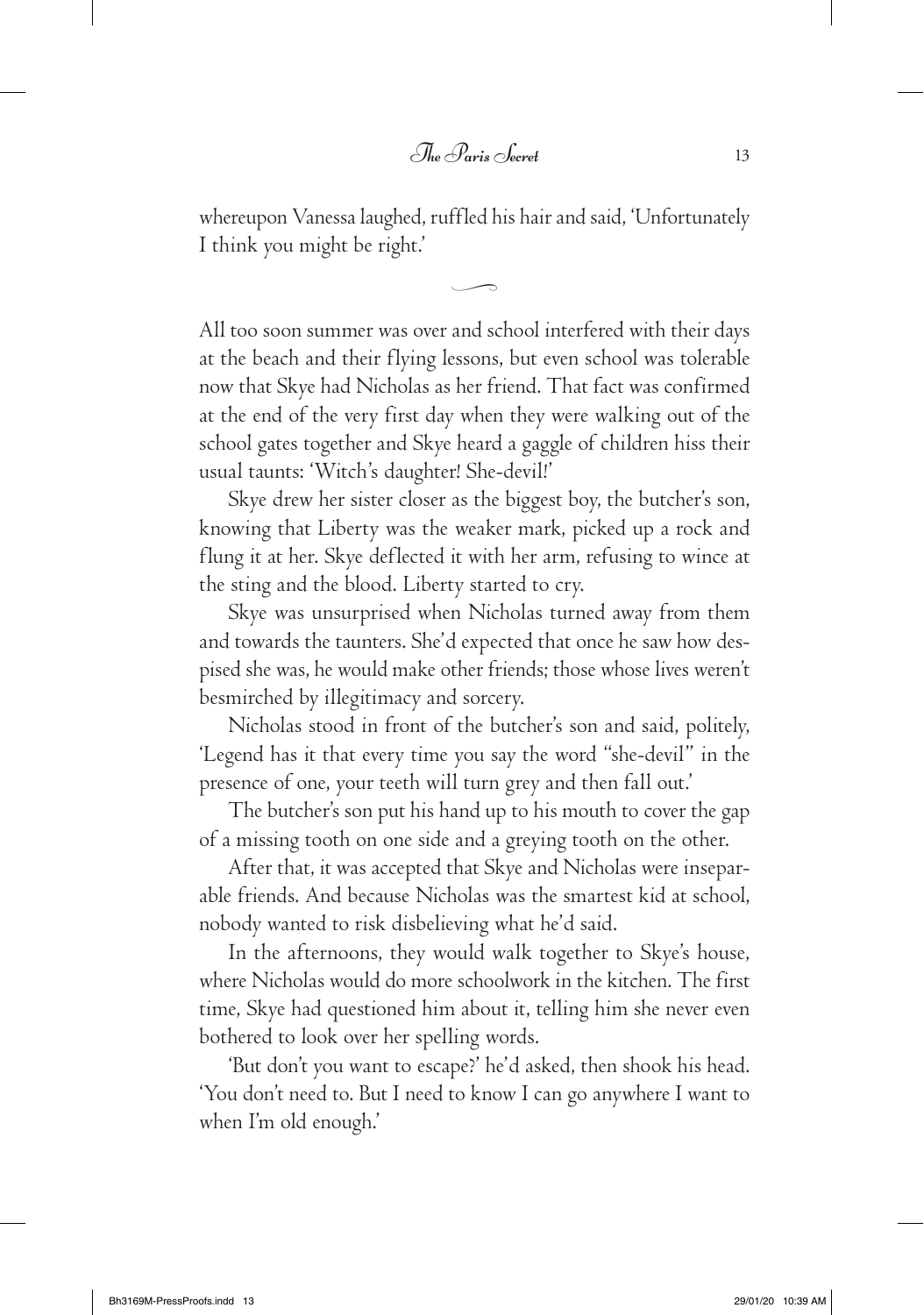*Escape*. Skye had dropped into a chair, understanding hitting her forcefully as she realised how much he hated being trapped with an aunt who spared him no love, waiting for his mother to recover. After that, she not only sat beside him and did her spelling words but tackled some mathematics too.

In that way, the year passed quickly by and summer came again. Days were once more spent at the cove, or the airfield with both Skye and Nicholas taking lessons from Vanessa, or exploring the downs and moors behind the house. Occasionally, Skye's mother held weekend house parties and fabulous people descended upon Porthleven, some staying at the house, others cramming into any available room in town. Skye didn't know most of the people, but that didn't matter. The parties were a spectacle, like a sudden summer storm: electric, skin-tingling, alive.

Vanessa would talk Nicholas's aunt into letting him stay the weekend and Skye, Nicholas and Liberty would camp in the garden, having surrendered their rooms to the guests. They'd bathe and dress in the best clothes they owned, and Skye would actually brush her tangled knot of dark brown hair. Then she and Nicholas would slip into the window seat from where they could see everything.

Liberty, who adored the parties, would circle the room, studying the women's clothes, eavesdropping on conversations, staring at people with pleading eyes until they beckoned her over. She would beam and chat – and nobody would ever guess that she was disposed to slipping crabs down people's backs – until the adults bored of her and returned to their grown-up circles. After those parties, Skye would hear her sister reenacting the evening with her dolls; the dark-haired doll called Liberty would always be given the starring role at the centre of everyone's devoted attention.

At one such party, a year after Skye first met Nicholas, Vanessa Penrose entered the room later than most of her guests, looking like someone Skye had never met: a woman with curled and shining near-black hair, and the reddest of red lips. She wore her 'French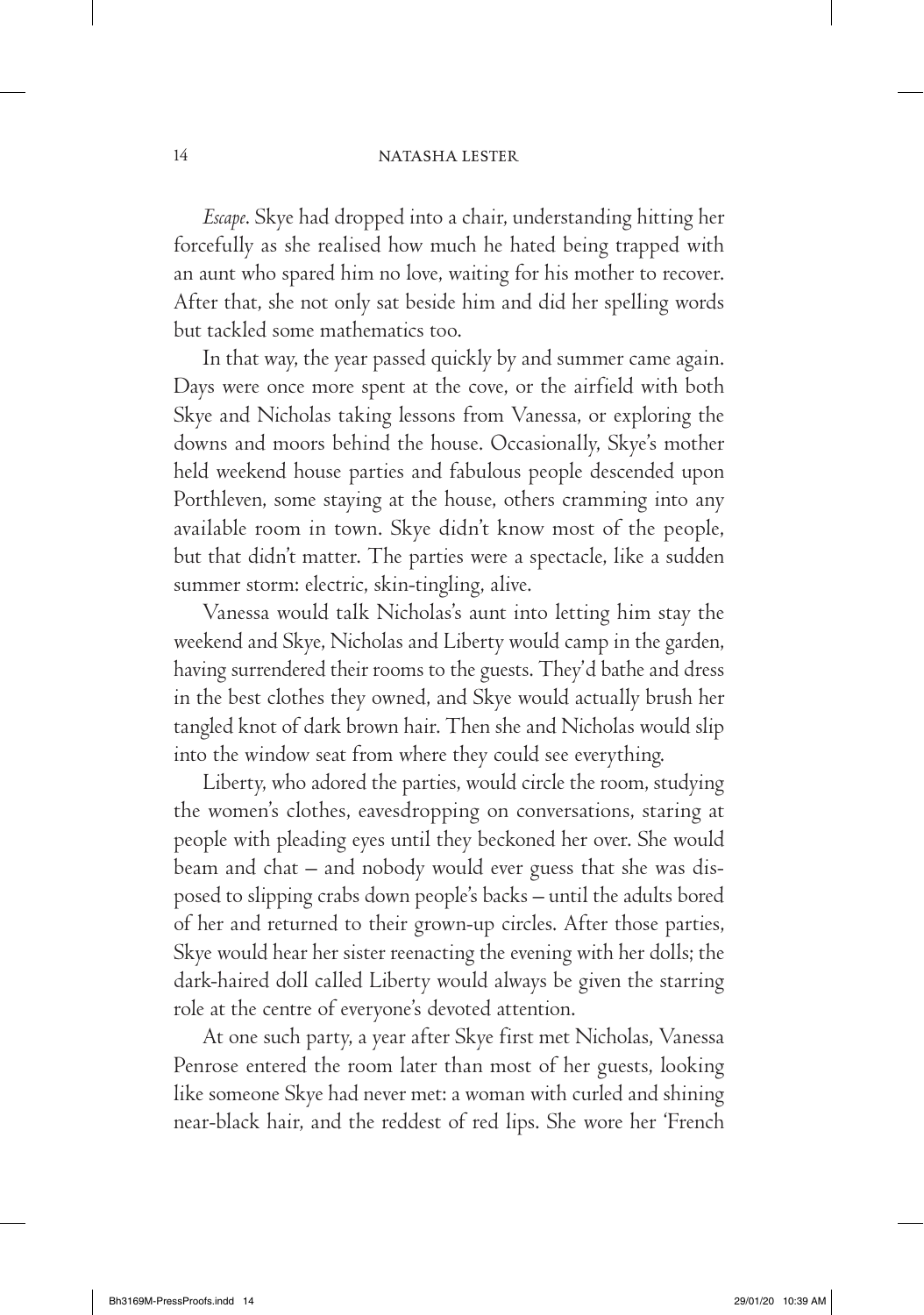dress', as she called it: a cream silk bodice with a deep V-neckline, and a skirt made entirely of ostrich feathers dyed in various shades of cream and gold. The exposed skin of her décolletage was supposed to be partially concealed with a matching scarf but Vanessa never bothered with the scarf. The combined effect of her lustrous hair, glossy lips and the unexpected gold feathers was that Vanessa Penrose spent the whole night dancing.

There was one man who came to every party and who was always allocated more than his fair share of dances with Skye's mother. Skye watched Vanessa smile at him – a smile unlike that which she bestowed upon her daughters or any of her other guests. They danced beautifully, like movie stars, and even Liberty sat quietly, entranced by their magnificent mother.

The man's lips whispered against Vanessa's ear. Skye didn't want to watch any more. Liberty had leaned her head against the wall and her eyelids drooped so Skye tucked a blanket over her legs. Then she led Nicholas outside, sighing.

'I wish I could dance like that,' she said.

'I can show you.'

'You can dance?'

He shrugged. 'My parents made me learn. They said all gentlemen danced.'

Skye laughed. 'If you're a gentleman, you'll need a lady to dance with. We both know that, according to the town of Porthleven, the Penrose women aren't ladies.'

'I think you are.'

He bowed to her with a flourish and a grin, which made her feel less awkward. He didn't tease her for her clumsiness but moved them both through the flawless full-moon night, showing her what to do. In accompaniment, silver ribbons of light waltzed across the sea below them.

'We'll have to do this again when we're older,' Skye said, once she had the basics under control. 'The clifftop deserves a more splendid